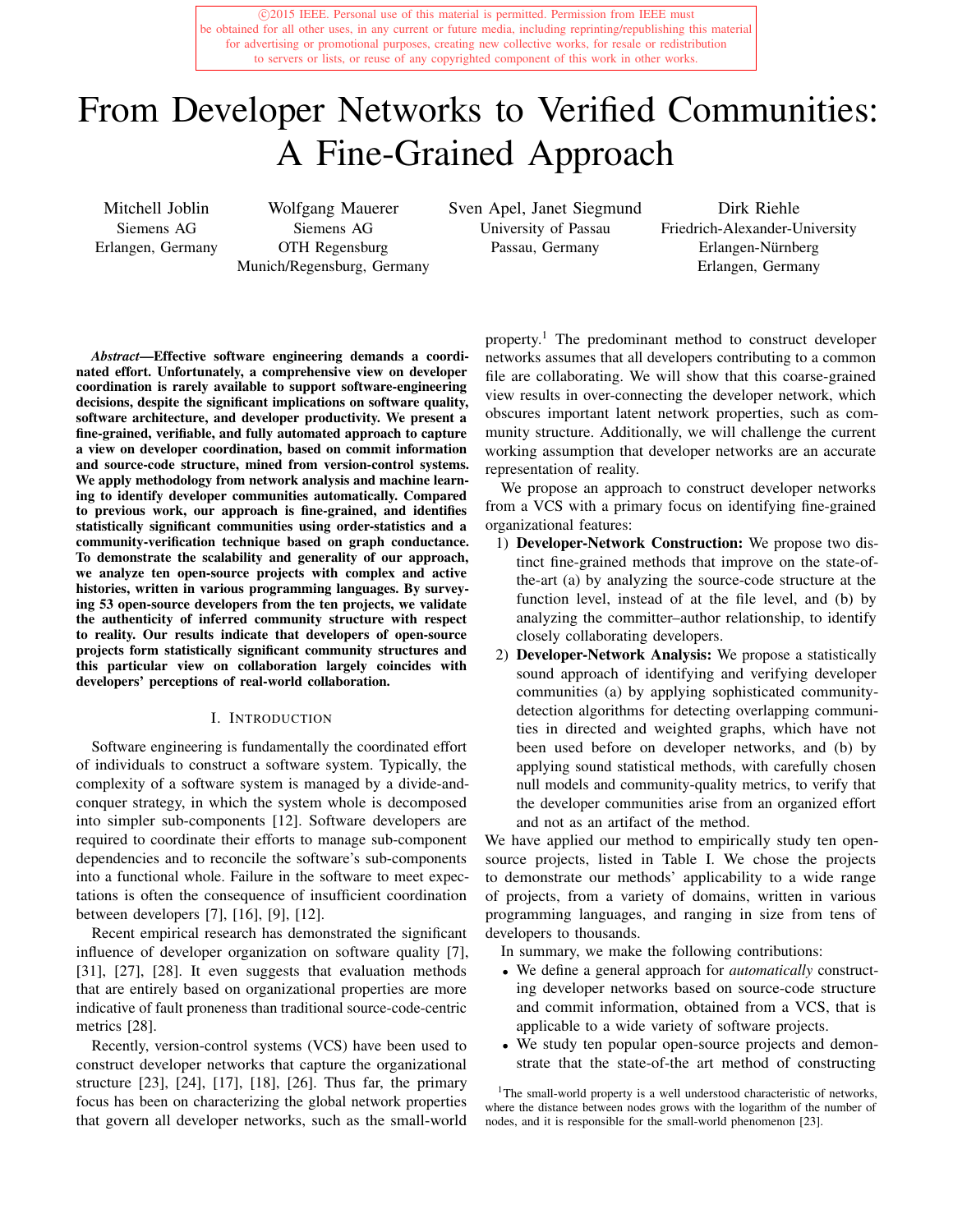developer networks is unsuitable to identify fine-grained organizational features, while our approach is suitable.

- We demonstrate that committer–author information can be used to *automatically* construct developer networks with similar information as developer networks constructed using the manual certificate-of-origin reporting system for documenting the responsibility of code changes.
- We present an approach to statistically evaluate the existence of developer-network communities using state-ofthe-art machine-learning algorithms and network-analysis techniques suitable for directed, weighted networks with overlapping communities.
- We validate our approach by questioning 53 open-source developers from ten different projects, and show that most developers agree that the networks accurately capture reality and the identified communities have real-world meaning.

All experimental data are available at a supplementary site: http://siemens.github.io/codeface/icse/ .

#### II. BACKGROUND

We begin with the introduction of VCSs as a data source for empirical software-engineering research. Then, we formalize developer collaboration in terms of network structure.

#### *A. Version-Control Systems*

Software engineers use version-control systems to coordinate their incremental contributions to a common software system. A VCS stores the entire source-code change history in the form of atomic change sets, called commits, which contain information about the changed lines of code and the person responsible for the change set. Through the application of data mining to VCSs, it is possible to glean insights about the coordination structure from the change history [10].

Git is a popular VCS that is especially appropriate for data mining, and it supports migration from many other VCSs [5]. Git also captures additional data that other VCSs neglect [5]. For example, in open-source projects, the author of a patch often differs from the person who commits the patch to the main development branch. For each commit, Git captures distinct author-and-committer information. Git also supports a "signoff" (i.e., "Developer's Certificate-of-Origin") convention that helps track responsibility for a patch. A sign-off tag is a selfreported reference to anyone who authored, tested, reviewed, or committed a patch. In Section IV, we show how this information is useful for studying developer collaboration.

## *B. Network Analysis*

The data stored in a VCS enable researchers to identify collaborative relationships between developers that arise from the software-development process. The developer relationships can be described by a network, in which nodes represent developers and edges represent collaborations between developers. A network can be formalized as a graph  $G = (V, E)$ , where V is a set of vertices and  $E$  is a set of edges, denoted by  $V(G)$ and  $E(G)$ , respectively. Some edge  $e \in E$  with origin  $u \in V$ 

and destination  $v \in V$  is denoted  $e = \{u, v\}$ . Graph edges may be undirected or directed. In the latter case, the two edges are defined by ordered pairs, so that  $(u, v)$  and  $(v, u)$  are distinct. Weights can be assigned to edges represented by a function  $w : E \to \mathbb{R}$ . In our context, the edge weight represents the strength of collaboration between two developers.

By formalizing developer relationships as a graph, we can use network-analysis and visualization techniques to distill the vast amount of data into practical insights. However, networks often contain a substantial amount of noise that can conceal the latent graph structures. *Community-detection algorithms* address this problem by identifying topologically related groups of nodes. A *community* is formally characterized by a group of nodes that are densely connected to nodes within the group and sparsely connected to all other nodes in the network [29]. Communities are expected to naturally form as a result of commonalities that exist between members of a community (e.g., a shared responsibility to handle the development of a particular system component; each community would represent a division of labor and indicate an organized effort). Unfortunately, two known problems exist: (1) Networks that arise from a random process can exhibit community structure and (2) there is no guarantee that the identified communities will coincide the more abstract notions of a community (developer communities in the real world), which have characteristics that transcend the strictly topological domain. For this reason, identifying meaningful communities is not trivial and requires appropriate metrics for identifying and differentiating communities that result from a random process from communities that result from an organized process [20]. In Section III-B, we address this problem for community detection in developer networks.

#### III. OUR APPROACH

We now present our approach to construct developer networks and to infer and verify developer communities using statistical techniques. All source code that implements our approach is available under the GPLv2 and MIT licenses on the supplementary website.

#### *A. Network Construction*

We propose two methods for constructing developer networks, each of which captures different views on developer collaboration.

*1) Function-based method:* To construct a developer network, we use a heuristic for identifying when two developers are engaged in a coordinated effort. Coordination theory has established that the demand for coordination arises from inter-dependencies between the tasks carried out by a set of individuals [25]. Therefore, the validity of the heuristic is based on how accurately it can identify inter-dependent developer tasks. Previous research relied on file-based heuristic where developers were said to be coordinated when they made a contribution to a common file [23], [24], [18]. Advantages of using a file-based heuristic include ease of computation, programming-language independence, and suitability for heterogeneous documents (e.g., source-code and configuration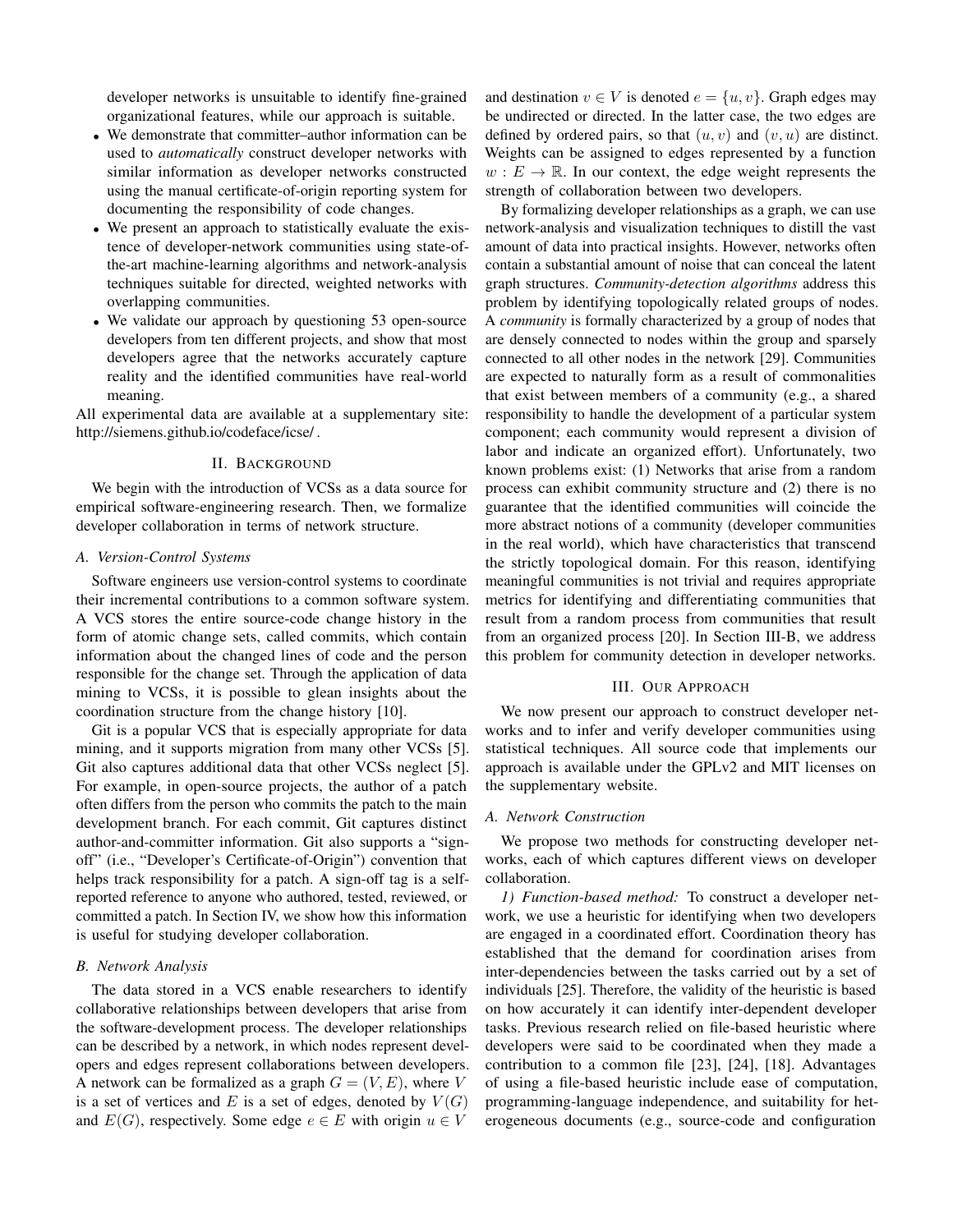files). The file-based approach has certainly proved useful for studying global network properties (e.g., vertex degree distribution, average clustering coefficient, average shortest path length) [24], however, we identified specific limitations of the file-based approach that hinder community detection and justify a more fine-grained method (see Section IV).

The activity of contributing code to a common file does not always demand a coordinated effort because files often contain a multitude of different functionalities. In our *function-based* approach, we use a more fine-grained heuristic based on code structure, where developers are considered to be coordinated when they contribute code to a common function block.<sup>2</sup> The rationale is that code within a function block is inter-dependent as a result of accomplishing a relatively small task, which is the key principle of functional and procedural abstraction, and which indicates that the developers of that function are engaged in a coordinated effort. A finer-grained heuristic will invariably result in identifying a subset of the developer relationships implied by a coarser-grained heuristic. By using the functionbased approach, we consciously sacrifice some edges between developers in the corresponding developer network to gain the ability to detect developer communities. In Section IV-F, we empirically address this trade-off by testing whether the sacrificed edges are authentic with respect to capturing realworld collaboration. In Section IV-D, we discuss how the file-based and function-based heuristics perform with respect to identifying developer communities.

Software development is achieved through incremental contributions, where one builds on previous work to introduce or improve features or functionality through commits, which are typically only a few lines of code [32]. We capture this notion of incremental contributions by using the commits' timestamp for identifying the appropriate directions of the edges in the network. For example, developer A creates a new function without the need to collaborate closely with any other developer. At a later point, when that functionality is modified, developer B must understand and adhere to the constraints imposed by the remaining contribution of developer A. Thus, the dependency is unidirectional (developer A does not need to be aware of the contribution of developer B). By using directed edges, we enhance the graph by modeling an additional dimension of developer coordination, which is utilized by the community detection algorithm to more accurately identify communities.

To support numerous programming languages with our approach, we use the source-code indexing tool Exuberant Ctags to obtain the necessary structural information. Exuberant Ctags supports over 40 programming languages and is able to process thousands of files in seconds. It is necessarily based on heuristics for recognizing function blocks, but this is not problematic for our use case, as we discuss in Section V.

Using the author information acquired from Git, together with structural information provided by Exuberant Ctags, we construct a weighted and directed developer network. Vertices of the network represent developers who authored the code, and edges are included between two developers only when both had made a contribution to a common function block.

We assign a weight to each edge in the network to model the varying degrees of collaboration between two developers from contributing to a common software artifact. For the function-based method, we formalize the edge weight between developers  $d1$  and  $d2$  collaborating on function  $f$  as

$$
\omega_{d1,d2}(f) = \sum_{i=1}^{n} \sum_{j=1}^{i} | \text{sloc}_{d1}(i, f) | + | \text{sloc}_{d2}(j, f) |, \quad (1)
$$

where  $sloc_{d1}(i, f)$  is the set of source lines of code added or modified (neglecting white space additions) by developer  $d1$  to function f in commit i. The commits are sorted in time-increasing order, so that a collaboration is only assigned between developer d1 and developers who made a *previous* commit. Equation 1 defines the collaboration between developers as a function of both temporal location and amount of contributed code made through successive changes. The nested summation captures the consecutive nature of one commit building upon the development work of all previous commits. The inner summation captures the collaboration weight between a single commit and all prior commits to that function. The outer summation then sums over all commits relevant to f. Equation 1 considers directionality of edges, therefore  $\omega_{d1,d2}(f) \neq \omega_{d2,d1}(f)$  in general. Finally, the total weight between  $d1$  and  $d2$  is

$$
w_{d1,d2} = \sum_{f \in F} w_{d1,d2}(f),\tag{2}
$$

where  $F$  is the set of all functions.

*2) Committer–author-based method:* Our second method is inspired by earlier work that used sign-off tags on commit messages to build developer networks [5]. In this method, tags are used to identify relationships between all people that contributed to a common commit, including authors, reviewers, and testers. A tag-based network contains important information about the software-development process, workflow, and developers with related interests and knowledge [5]. Signoff tags are self-reported acknowledgments of participation on a commit, therefore the tag-based networks undoubtedly capture real-world collaboration. Unfortunately, only a small number of projects currently use the tag convention.

Our solution for projects that lack the tagging convention is to use the distinct author-and-committer information captured by Git to construct the network. For every commit, we place a unidirectional edge pointing from the committer to the author. The direction is important, since relationships of this type are not necessarily reciprocal. A weight for each edge is the sum of the number of commits with a common author-and-committer pair.

Since tag-based networks represent factual real-world collaborative structures, we use them (if available) to validate the structures of the automatically constructed committer–authorbased networks. In Section IV-E, we show that the committer–

<sup>&</sup>lt;sup>2</sup>for example, the same function implemented in C or the same method or constructor implemented in Java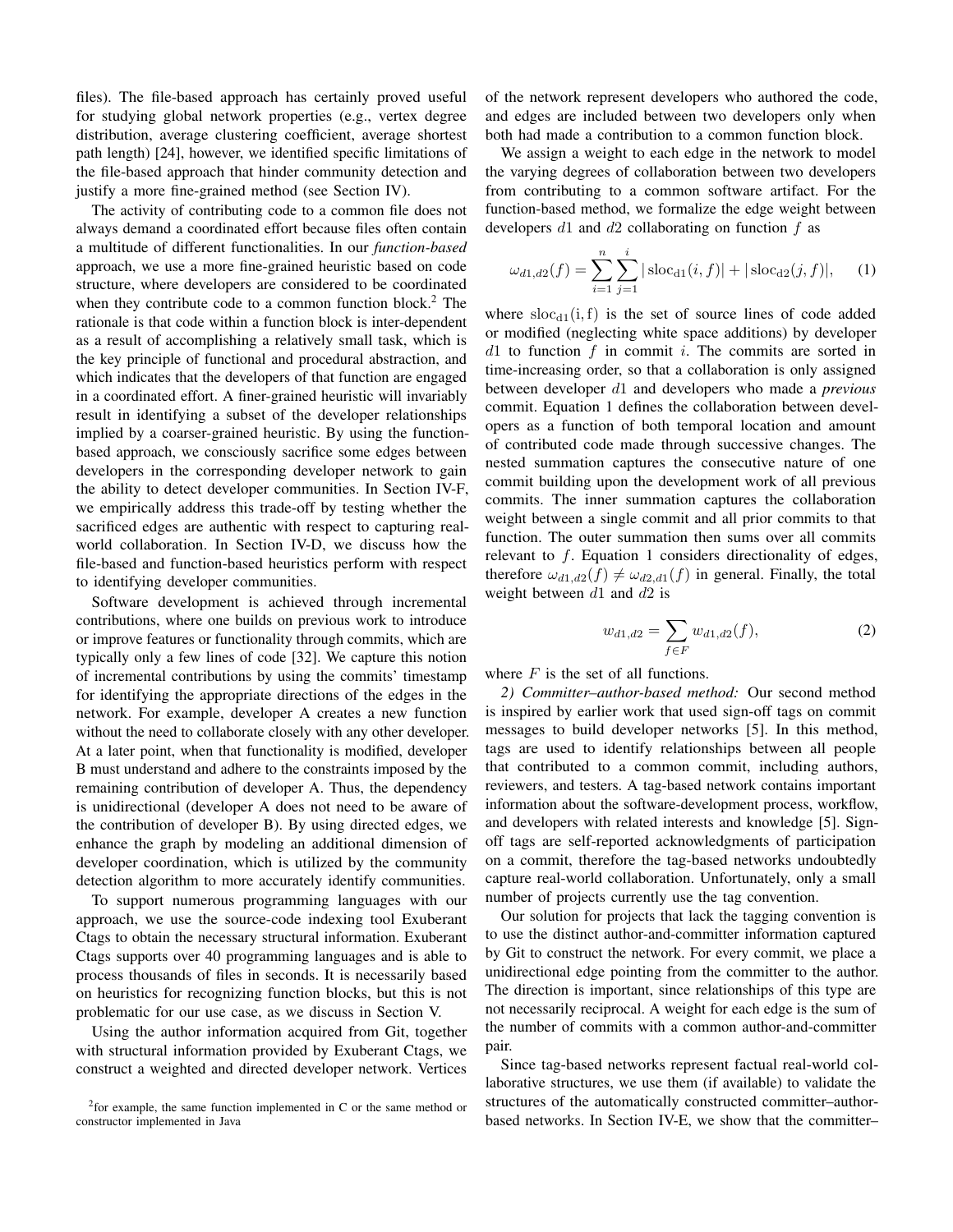author network of Linux is able to capture the same information as the corresponding tag-based network.

#### *B. Network Analysis*

We now discuss how we use network-analysis and statistical methods to infer *statistically significant* communities. Additionally, in Section IV-F, we validate the community's *real-world significance* by surveying the developers that participate in the detected communities.

*1) Community Detection:* Community-detection algorithms allow us to decompose an arbitrary network into communities [2], [20], [11]. However, many community-detection algorithms are unable to handle weighted and directed graphs, and many more are unable to identify overlapping communities. In the case of developer networks, we expect important developers to lie at the boundary between two or more communities. If overlapping communities are not permitted, a developer will be incorrectly forced to exist in one community.

For community detection, we use the order statistics local optimization method (OSLOM), which has not been done before on developer networks. OSLOM is one of the few methods that is able to handle weighted and directed networks and to form overlapping communities  $[20]$ <sup>3</sup>

*2) Community Verification:* The validity and interpretation of the identified communities is often unclear because community-detection techniques inherently rely on principles of unsupervised learning. An important step that is often neglected is to determine whether the identified communities are meaningful [20]. We asses the validity of the observed communities by computing the probability of observing the community in an equivalent class of null-model graphs that lack a community structure. We generate the null model using a standard approach called the configuration model for random graphs, where nodes are joined uniformly at random under the constraint that the degree distribution is identical to the observed graph [15]. If it is possible to detect a statistically significant difference between the null model and observed graph communities, we can conclude that it is improbable that the topological structure of the observed developer network arose from a uniformly random process and is more likely explained by an organized process, such as a coordinated development effort.

Communities are evaluated according to *community-quality metrics*, of which several have been proposed in the literature [1]. We avoid the commonly used modularity metric in favor of *conductance* for four reasons [21]. First, modularity is known to suffer from a "resolution limit", meaning it is unable to reliably measure small communities [14]. Second, modularity is often the optimization criterion used by community-detection algorithms. By using conductance, we avoid topologicalstructure bias introduced by the optimality criterion imposed by

the community-detection algorithms. Third, conductance allows us to characterize an individual community, whereas modularity is a global metric that considers all identified communities and does not have a meaningful interpretation for a single community [19]. Fourth, modularity is known to increase with the number of communities and nodes, making it inappropriate to compare projects of different size [13]. Although all known community-quality metrics suffer from some type of bias, conductance has been shown to exhibit reliable behavior for a wide range of cases [13].

Formally, conductance  $\phi \in [0, 1]$  of a community C, in which  $V(C) \subseteq V(G)$ , is defined as:

$$
\phi_G(C) := \frac{|\text{cut}(C, G \setminus C)|}{\min{\{ \text{deg}(C), \text{deg}(G \setminus C) \}}},\tag{3}
$$

where cut is the cut-set of a graph cut, and deg is the total degree of a graph [1]. Intuitively,  $\phi$  is the probability that a random edge leaves the vertex set that composes the community. An isolated community, with no edges leaving the communityvertex set, has zero conductance. Conversely, a community with every edge leaving the community-vertex set has a conductance of one. It is important to recognize that  $\phi$  is a function of both intra-cluster and inter-cluster edges.

To discriminate between identifying statistically significant communities and purely random topological features of the network, we employ a stochastic simulation. Given a developer network G with  $N \equiv |V(G)|$  vertices (developers) and  $E$  edges (connections between developers), we apply a community-detection algorithm to identify a set of communities  $C = \{C_1, C_2, \ldots, C_i\}$  where  $V(C_i) \subseteq V(G)$   $\forall i$ . Mean conductance over all communities is given by  $q_G(\mathcal{C}) = \sum_{C \in \mathcal{C}} \phi_G(C)/|\mathcal{C}|.$ 

Using these input data, we generate a null model that represents an equivalent developer network but with disorganized collaboration. To generate the null model, we randomize the original network according to a configuration model using a graph-rewiring technique, with which the pairs of edges are selected uniformly at random and the end points swapped, such that an edge pair  $(u, v)$  and  $(s, t)$  is rewired to  $(u, t)$  and  $(s, v)$  [15]. The rewiring procedure maintains the amount of participation (i.e., number of edges) for each developer, but destroys the preferential attachment to a particular group of developers. The rewiring procedure is executed  $m$  times<sup>4</sup> to generate a set  $\mathcal{R} = \{R_1, R_2, \dots, R_m\}$  of rewired graphs with  $V(R_i) = V(G)$   $\forall i$ .

The degree distribution, which represents the amount of participation by each developer, is given by  $P_C(k) = |\{c \in C | \deg(c) = k\}|/|N|$ . The rewiring procedure is intentionally designed to maintain the original degree distribution, that is,

$$
P_{R_i}(k) = P_G(k) \quad \forall R_i \in \mathcal{R} \,.
$$
 (4)

 $3$ We experimented with several other community-detection algorithms and experienced generally poor performance from basic techniques, such as randomwalk or eigenvector based methods [19]. A statistical-mechanics approach using spin-glasses had comparable performance to OSLOM, but it does not produce overlapping communities [11].

<sup>&</sup>lt;sup>4</sup>We ensured that our choice  $m = 3000$  was sufficiently large by checking the convergence of all derived results.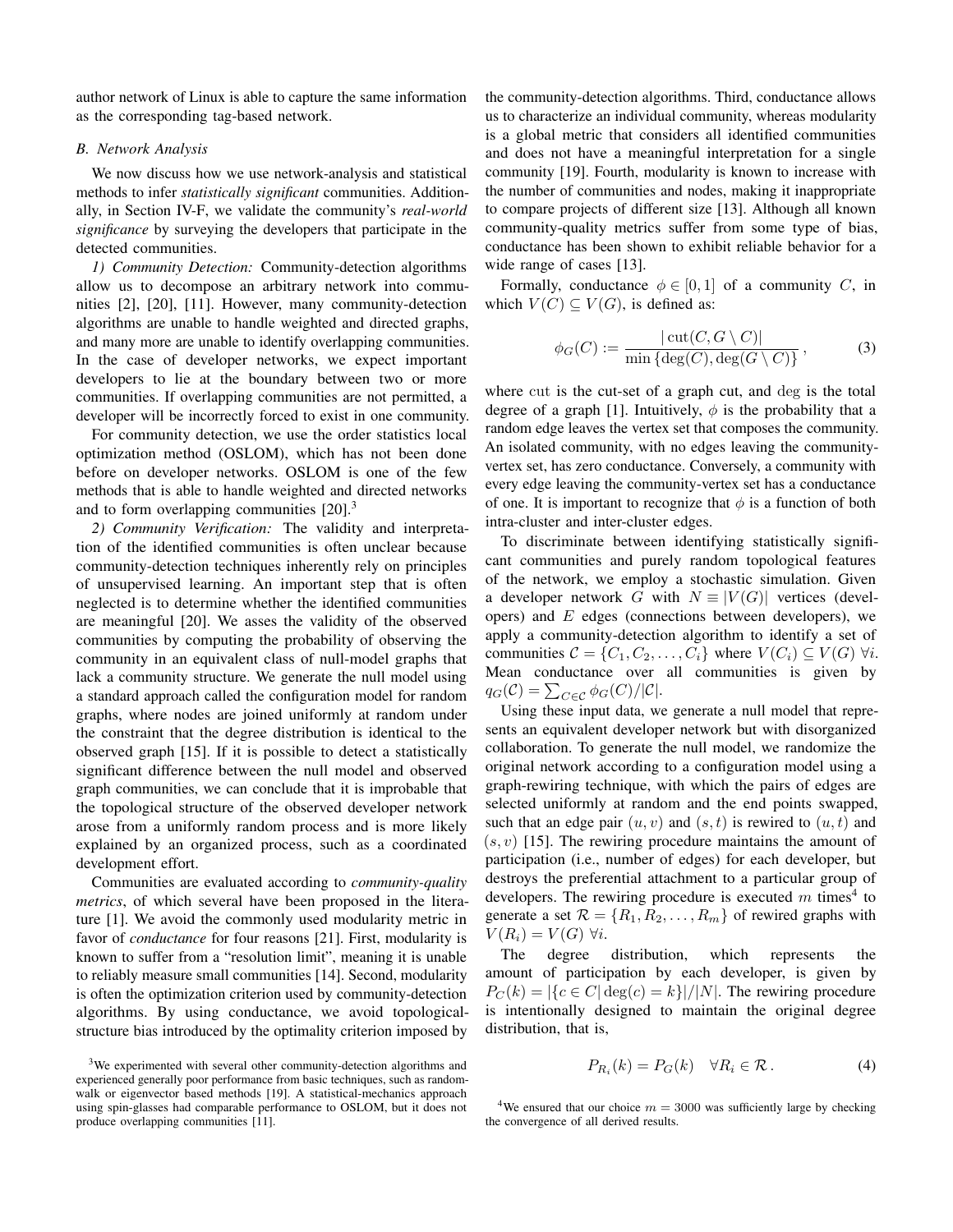For each rewired graph  $R_i$ , we calculate the mean conductance  $q_{R_i}(\mathcal{C})$  and define the probability distribution as

$$
P_{\mathcal{R}}(Q) = \frac{|\{i \in [1, |\mathcal{R}|] \mid q_{R_i}(\mathcal{C}) = Q\}|}{|\mathcal{R}|}.
$$
 (5)

With standard hypothesis testing, we can then evaluate whether the collaboration structure is statistically significant. We check whether it is possible that the observed graph could be described by the generated null model with the equivalent degree distribution as the observed graph; if this is not the case, we conclude that our observation is not described by a uniformly random process.

More precisely, the null hypothesis  $H_0$  that the observed mean conductance  $q_G(\mathcal{C})$  is described by the conductance distribution of the rewired (null model) graphs with a nonvanishing probability is given by,

$$
H_0: P_{\mathcal{R}}(Q = q_G(\mathcal{C})) > \epsilon, \qquad (6)
$$

with the alternative hypothesis given by  $H_1: P_{\mathcal{R}}(\cdot) \leq \epsilon$ .

We use a one-sample t test to evaluate the hypothesis with the standard significance level of 0.05. Since the t test is robust against the deviation from a normal distribution with large sample sizes (i.e., larger than 30), we do not need to check our data for a normal distribution. We present the results of the statistical test for all subject projects next.

#### IV. EVALUATION & RESULTS

We now present our hypotheses and findings on the network properties of developer networks we constructed for ten opensource projects. To address our hypotheses, we compare developer networks constructed using the prevalent file-based method and the more fine-grained methods we propose. In Section IV-F, we present the results of a developer survey to address the validity of our approach with respect to capturing real-world collaboration.

## *A. Hypotheses*

In order to derive value and utility from developer networks, previous work has largely assumed that the networks are an accurate representation of developer collaboration [26]. We will challenge this fundamental assumption about developer networks by investigating the local topological features that should be present if the network is indeed an authentic representation of developer collaboration. Though other views are possible, we then validate that this particular view on collaboration aligns with developers' perceptions (see Section IV-F).

Software development is an organized process and, if a developer network faithfully captures real-world developer collaboration, it should also exhibit an organized structure.

# H1—*Developer networks exhibit identifiable communities that significantly exceed the magnitude of organization that is expected from an equivalent unorganized process.*

By an equivalent unorganized process, we mean a situation that is equivalent to the original process except that developers' contributions to the software system are randomly distributed across various system components, showing no particular organized responsibility toward a particular aspect of the system.

The standard method of constructing developer networks relies on file-level information to identify collaborating developers. We show that this approach is insufficient for identifying the latent community structure as a result of over-connecting developers in the network. Dense networks are known to hinder community-detection algorithms [6]; furthermore, prior work has shown this problem arises for file-based developer networks [18].

H2—*Developer networks constructed using the standard filebased approach fail to identify statistically meaningful communities, whereas a more fine-grained function-based approach is able to identify statistically meaningful communities.*

The manual process of tagging a commit is an intentional acknowledgment of one's participation in a commit. Each developer only tags a commit once they have made a contribution to the code. Therefore, a developer network constructed on the basis of commit tags can be regarded as a faithful representation of real-world collaboration. To evaluate the validity of the committer–author-based method, we quantify congruence between the ground truth tag-based network and our automatically-constructed committer–author network.

H3—*Tag-based developer networks constructed from the manual process of tagging commits are highly congruent with automatically determined committer–author-based networks.*

#### *B. Subject Projects*

We selected ten open-source projects, listed in Table I, to evaluate the methods we proposed; the projects vary by the following dimensions: (a) size (lines of source code from 50 KLOC to over 16 MLOC, number of developers from 15 to 500), (b) age (days since first commit), (c) technology (programming language, libraries used), (d) application domain (operating system, development, productivity, etc.), (e) development process employed, and (f) VCS used (Git, Subversion).

For each project, we analyze the VCS for a 3-month window starting in the second quarter of 2014. While window size certainly influences the resulting network, the impact of enlarging the window beyond 3 months is marginal [26].

#### *C. Existence of Statistically Significant Communities*

To test hypothesis H1, we used our function-based method to construct developer networks for all subject projects. We expected statistically significant communities to exist as a result of an organized software-development process in, at least, some of the subject projects, and we now evaluate whether our method is able to identify the communities using the community-verification procedure described in Section III-B2.

As an example, Figure 1 clearly shows the separation between the observed developer-network conductance of QEMU and the conductance distribution for the unorganized (rewired) network. The small p value of the t test indicates that the observed communities are statistically significant. Table I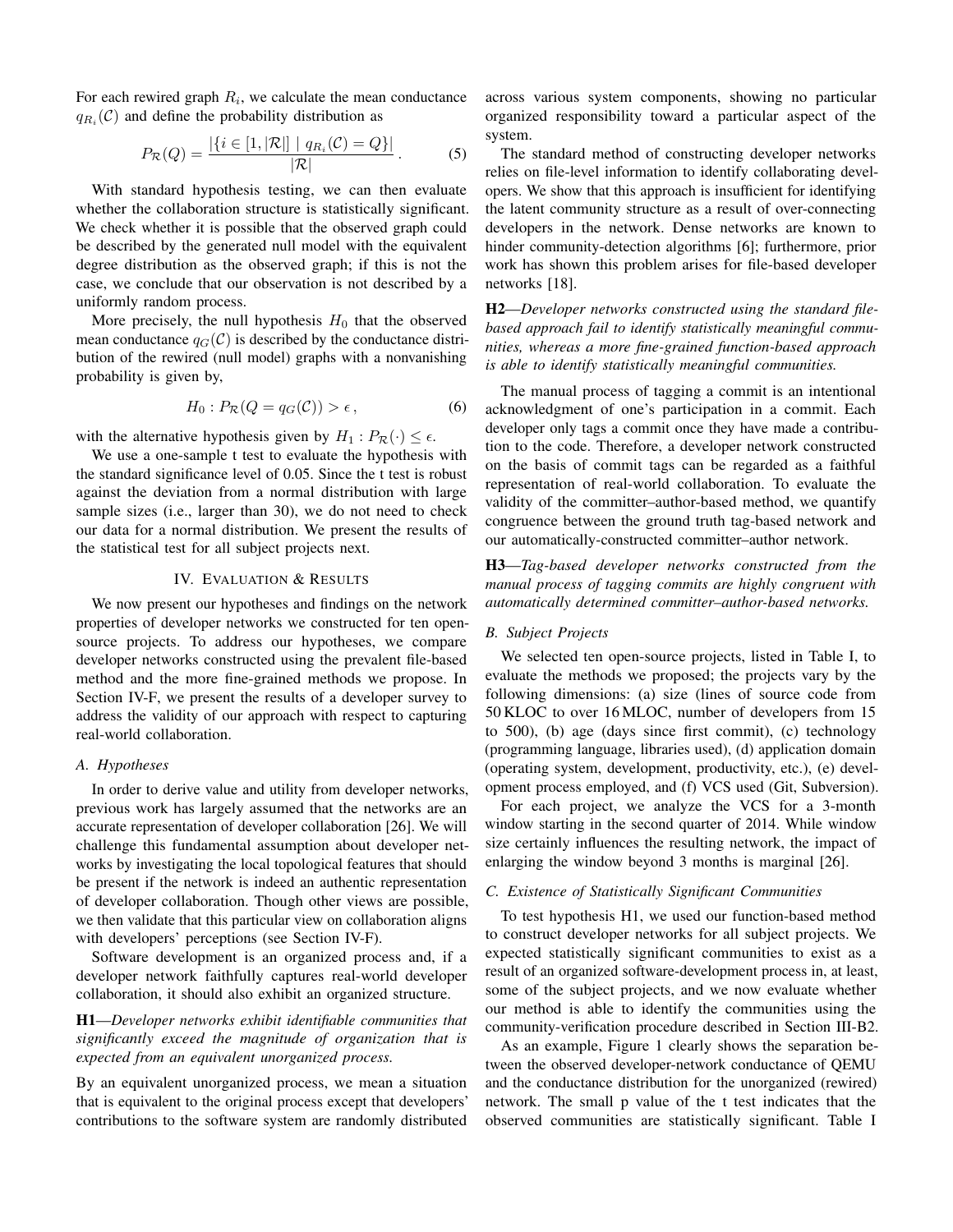TABLE I: Overview of subject projects for a 90-day development window and comparison of community conductance for the original (observed) and randomized (rewired) networks.

| Project     |     | Devs MLOC Lang |                     |         | Observed<br>Domain conductance conductance | Rewired |
|-------------|-----|----------------|---------------------|---------|--------------------------------------------|---------|
| Linux       | 580 | 16 C           |                     | OS      | 0.05                                       | 0.88    |
| Chromium    | 500 |                | $6.5$ C, C++        | User    | 0.20                                       | 0.74    |
| Firefox     | 400 |                | 9.3 $C++$ , JS User |         | 0.11                                       | 0.79    |
| GCC         | 70  |                | 6.2 C, $C_{++}$     | Devel   | 0.01                                       | 0.48    |
| <b>OEMU</b> | 50  | 0.78           | $\mathcal{C}$       | OS      | 0.39                                       | 0.56    |
| <b>PHP</b>  | 50  |                | 2.2 PHP. C          | Devel   | 0.15                                       | 0.80    |
| Joomla      | 30  | 1.3            | PHP, JS             | Devel   | 0.57                                       | 0.84    |
| Perl        | 30  |                | 4.5 Perl, C         | Devel   | 0.49                                       | 0.66    |
| Apache http | 15  | 2.2.           | $\mathcal{C}$       | Server  | 0.27                                       | 0.80    |
| iOuery      | 15  | 0.05           | JS.                 | Library | 0.49                                       | 0.75    |

summarizes the results for all the subject projects: The functionbased method identifies strong communities in several of the subject projects and a statistically significant difference between the original and rewired networks.

In conclusion, we reject the null hypothesis that the observed developer networks exhibit communities that could arise from an unorganized process. Thus, we *accept H1*.



Fig. 1: Community significance test on the observed mean community conductance (black dot) against the distribution of mean community conductance for 3000 rewired graphs for QEMU development from 14.2.2014 to 14.5.2014. Vertical lines represent the 95% confidence intervals.

### *D. Comparison of File-Based and Function-based Methods*

To test hypothesis H2, we performed a comparison between the file-based method and the function-based method for constructing developer networks (cf. Section III-A1). The comparison draws attention to limitations of the file-based approach that manifest as the inability to identify statistically significant communities. In particular, we evaluated the mean community conductance and mean community density for two revisions of each project. Graph density is a measure of graph connectedness, where a complete graph has density 1, and a graph with no edges has density 0. Figure 2 shows a scatter plot of mean community conductance versus mean community density, in which each point represents a three month project revision. We see an approximate but distinct separation between the file-based and function-based networks.





Fig. 2: Scatter plot of projects analyzed using both file-based and function-based methods for two different revisions. A clustering by crosses (left) and circles (right) is visible; the function-based approach is able to resolve more significant communities without compromising density.



Fig. 3: Density plot of mean community conductance computed for each project comparing the file-based and function-based methods.

Communities identified in the function-based network are both internally dense and exhibit low conductance (i.e., strong community structure). In contrast, the file-based communities are dense, which we would expect because of the overall high density of the network, but exhibit high conductance (i.e., weak community structure). From this result, we can conclude that the edges that are neglected by the function-based method are the ones which cross community boundaries. For this reason, we see the function-based and file-based communities exhibit similar levels of internal density, but the conductance in the function-based communities is lower. In Section IV-F, we address the validity of the file-based edges that are crossing a community boundary and ignored by the function-based approach. In summary, this result demonstrates that the finer granularity of the function-based method enables the discovery of statistically significant communities, but is not excessively fine such that it destroys the connectedness of the graph.

The probability density plot shown in Figure 3 further illustrates the significant difference between the functionbased and file-based network communities. There is a clear separation between the distributions where the function-based method identifies significantly stronger communities compared to the file-based method. We performed a paired t test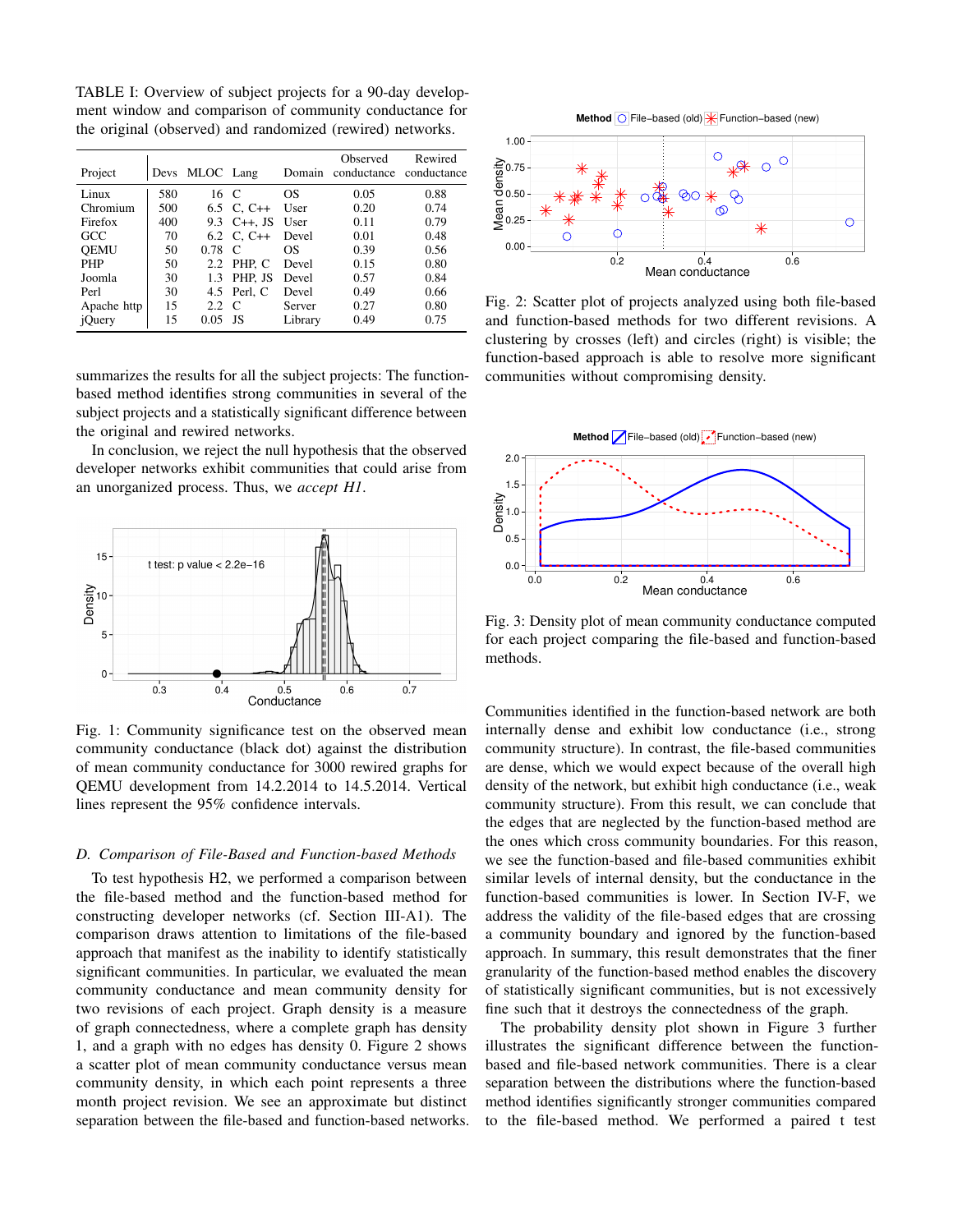to evaluate whether the difference in the distributions is statistically significant. Before performing the t test, we checked the distributions for normality using a Shapiro-Wilk test. It produced p values of 0.99 and 0.075 for the file-based and function-based distributions, respectively. The following t test generated a p value of  $1.29 \times 10^{-5}$ . Thus, we can confidently reject the null hypothesis that the difference between the two measurements has a zero mean value.

We visualize the developer networks of QEMU, created using the file-based and function-based methods in Figure 4. It illustrates the inability of the file-based approach to identify statistically meaningful communities with the example of the QEMU developer network. Each bounding box represents a single community of developers. The border color of each box uniquely identifies each community, and pie charts are used to represent each developer's relative participation in a community. A box's background color is used to represent the significance of each community, calculated according to the conductance distribution (cf. Section III-B2). Green represents a significant (strong) community and yellow represents an insignificant (weak) community. Intra-community edges are shown in black, and inter-community edges are shown in red. The edge thickness represents the strength of a relationship. We use PageRank centrality to identify important developers, denoted by the size of each node. $5$ 

Figure 4 illustrates that *all* communities identified by the file-based method (left side) for QEMU are insignificant. The conductance of the communities is on the order of what is expected from a unorganized (rewired) network, represented by the yellow background color; it indicates that the file-based method failed to capture the organized structure of developer collaboration. In contrast, the function-based method is capable of identifying several significant communities in the same project. Notice further that the file-based method has generated an extremely dense network, in which nearly every developer is contributing in every community, visible by the large number of multicolored nodes. In comparison, the developer network constructed using the function-based method is less dense; it has identified developers that make contributions only within one or two communities, which is visible by the large number of single-colored nodes.

In summary, we conclude that the file-based method fails to identify statistically meaningful communities as indicated by high conductance values that are statistically equivalent to the unorganized networks. In contrast, the function-based approach was able to identify the latent community structure that was concealed by the file-based approach. We emphasize that we use conductance here to evaluate whether the topological structure exhibits statistically significant communities, but we have not made any judgment about the communities quality beyond strictly topological features. Thus, we *accept H2*.

#### *E. Tag-Based and Committer–Author-Based Network Similarity*

To test hypothesis H3, we opt for an alternative approach to validating the network structure because we have access to a ground-truth network constructed using commit tags. We constructed developer networks for three revisions of the Linux kernel using the tag-based method (as provided by Linux's VCS) and the committer–author-based method (automatically constructed by us, as described in Section III-A2). We chose Linux as the *sole* test subject, because it enforces a strict tagging convention for every commit, which the other subject projects do not.

For each revision, we compute the similarity between the tag-based and committer–author-based networks using a graph matching strategy based on the Jaccard index [13]. Figure 5 shows the results as a density plot. We see a bimodal distribution with peaks at 100% similarity (perfect match) and 50% similarity. The average taken over the three revisions is 70% match between the two networks. The probability of having a 70% match between two labeled random graphs, with equivalent size of the committer–author-based network, is less than a half of one percent; hence, we conclude that the committer–author-based network is an authentic representation of developer collaboration, and we *accept H3*.

#### *F. Network Validation*

*Goals:* We now address whether the function-based approach accurately captures real-world developer collaboration by means of a survey. There is no need to include committerauthor networks in the survey because they are constructed from direct references to developer collaboration. The template of the questionnaires we used in the survey is available at the supplementary website. Specifically, we address two research questions (RQ):

RQ1—*Do the network edges, weights, and directions, accurately represent real-world collaborative relationships as they are understood by developers in the project?*

RQ2—*Do the identified communities represent developer communities that have real-world significance?*



Fig. 5: Comparison between tag-based and committer–authorbased networks. Each curve represents a single revision of Linux. The similarity between each developer neighborhood is shown as a density plot with a mean of 70% similarity.

<sup>5</sup>To reduce clutter, we filter the inter-community edges by aggregating the edge multiplicity between two communities into a single edge, connecting the two most important developers. The weight of an inter-community edge represents the total collaboration between all nodes in the connected communities.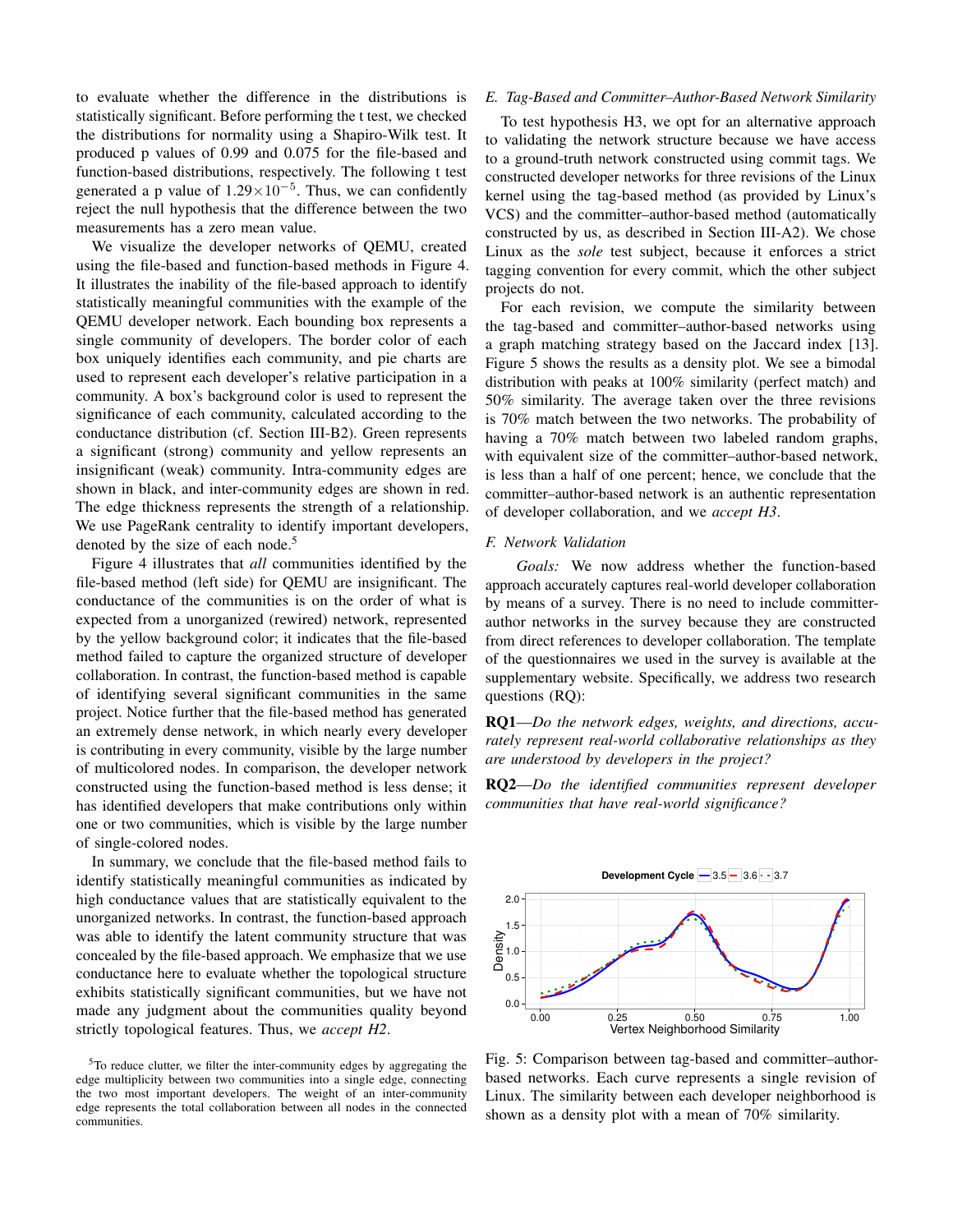

Fig. 4: Developer networks constructed from QEMU v1.1. All communities in the file-based network are insignificant (yellow background color). The function-based method identified several significant communities (green background color).

*Participants:* We selected participants that made a contribution to one of the projects shown in Table I within the previous year, whose contact data we extracted from commit messages of publicly available VCSs. For each project, we constructed the developer networks and decomposed them into developer communities of, at least, five developers (fewer developers typically contain an insignificant number of collaborations). From the population of 6704 developers, we randomly selected 521 developers of different levels of involvement (e.g., single contributor to project lead), responsibilities (e.g., developers from various subsystems), and roles (e.g., tester, reviewer, bug fixer).

*Experimental Material:* We conducted the survey online. It included, among others, demographic questions and the following survey questions (SQ):

SQ1—*Whom did you collaborate closely with during the development of version X?*

SQ2—*Does the following network accurately represent collaborative relationships between developers?*

## SQ3—*Do the developers shown in the above network represent a developer community?*

For SQ1, we provided auto-completion (obtained from analyzing the VCS) to help with recall and correct spelling of developers' names. For SQ2 and SQ3, we displayed a resizable visualization of the community network (not the entire developer network), labeled with the developer names. Both questions had to be answered on a five-point Likert scale [22], ranging from strongly disagree to strongly agree. Additionally, participants could enter a free-format response. A pilot of the survey with ten testers did not reveal any significant issues.

*Analysis:* In total, 53 developers of the 521 that we contacted completed the survey. We show the responses to the Likert-scale questions in Figure 6.

Regarding the network-accuracy question (left in the figure): Almost half of the participants agree or strongly agree, and a quarter disagrees or strongly disagrees that the network accurately captured developer collaborative relationships. We see a similar distribution for the community-authenticity question (right in Figure 6).

Furthermore, we received a number of written responses for each question and categorized them manually. Regarding network accuracy, 13 written responses were given: 8 referenced missing developers or collaboration, 3 referenced incorrect collaboration, and 4 made various comments, such as, "Interesting Survey!". Regarding community authenticity, 14 responses were given: 8 stated that the network is accurate and provided a real-world meaning to the community, 2 responses stated that the network is accurate, 3 responses stated the identified communities are partially accurate, and 2 responses stated the network was inaccurate.

In Section III-A1, we identified that the function-based networks contain less edges than the file-based networks. We now address whether the missing edges distort the view on collaboration by neglecting authentic relationships. Unfortunately, we are unable to directly compare the filebased and function-based communities, because the file-based networks are extremely dense and hinder community-detection algorithms [18]. Instead, we focus our attention to the edges that cross a community boundary, because these edges conceal the community structure and the results of Section IV-D indicate that most missing edges are in fact cross-community edges. We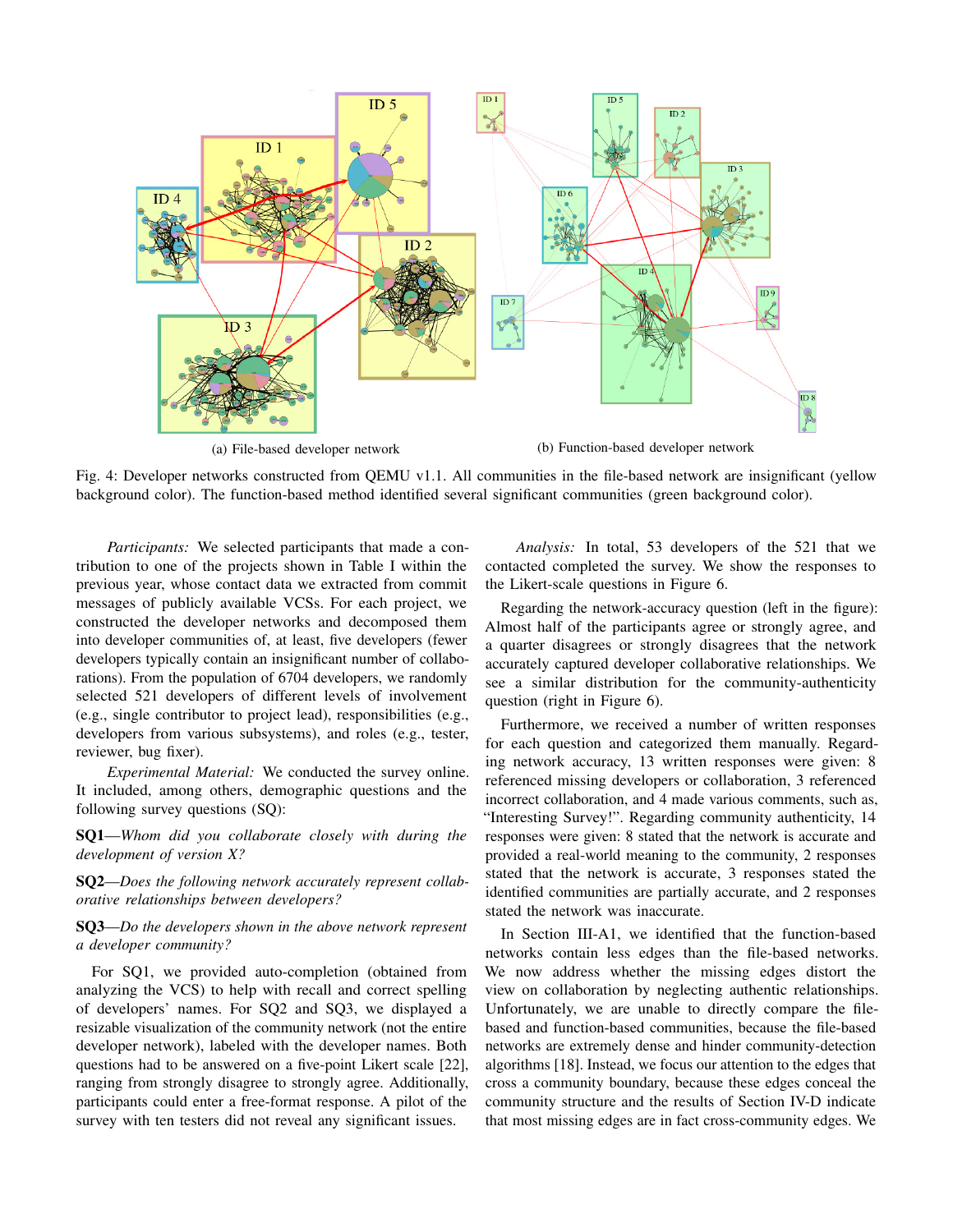used the responses from SQ1 to test the authenticity of crosscommunity edges neglected by the function-based method. To accomplish this test, we first identified the communities using the function-based method. We then used the function-based communities to identify all the edges that crossed community boundaries in the equivalent file-based network (i.e., same project and revision). We then removed all developers from the network who did not answer the survey. Finally, we calculated the percent of file-based cross-community edges that were confirmed by survey responses. For two subject systems (Linux and QEMU), we collected a sufficient amount of data (148 ground-truth edges). For QEMU, we acquired 47 ground-truth edges between 25 developers. Among the 25 developers, we found 82 file-based edges that cross a community boundary and were neglected by the function-based method. On average, 15.3% of the edges crossing a community boundary are authentic with a median of 7.7%. For Linux, we acquired 101 confirmed edges, and none of the 27 file-based edges crossing a community boundary were authentic. From these results we conclude that most of the edges that obscure the community structure in the file-based approach are in fact unconfirmed by developers that answered the survey and appear to be an artifact of the method.



Fig. 6: Developer survey responses to questions stated in Section IV-F (SQ2 left, SQ3 right).

*Interpretation & Discussion:* Both histograms in Figure 6 illustrate a substantial quantity of agreement responses for both the network-accuracy and community-authenticity questions. Additionally, in the written responses, we see that developers largely agree that the networks are accurate and that the identified communities have real-world meaning. Interestingly, the responses indicate that our approach is precise in the sense that the identified collaborations and communities are authentic, but the approach has imperfect recall, because some edges are missing. Compared to the file-based method, we noted that the function-based method contains less edges. For Linux and QEMU, we were able to investigate the authenticity of missing edges that influence the community structure, and we found that very few file-based edges that are not captured in the functionbased method were authentic. Given that our approach is fully automated and based on a single data source, this is a very encouraging result. To be fair, it was not to be expected that our

approach achieves perfect recall rates, since not every mode of collaboration is manifested in the VCS. Still, despite this lack of information, many developers agree that the identified communities capture a logical partitioning of developers.

#### V. THREATS TO VALIDITY

We applied our approach to ten manually selected subject projects, which threatens external validity. We chose projects of different but substantial sizes, with long and active development histories, and from different application domains to cover a considerable diversity of projects. Despite the diversity of our subject projects, they still represent only a fraction of the total diversity of software projects. Furthermore, it is unclear as to whether our results generalize to commercial projects since all of the subject projects are open-source. Commercial project data is generally well protected, making such studies difficult. For the tag-based networks, only a few projects employ a strict tagging convention, so we cannot generalize the results.

We realize that incomplete or incorrect recollection of a developer's collaborative relationships could compromise the survey responses. To help mitigate the consequences, we displayed the labeled developer network beside the survey questions. The compromise is that developers may only recall the collaborative relationships that are shown in the network and still forget others. However, this only influences the completeness and not the correctness of the responses. Since we already characterize our method as partially incomplete, the consequences of displaying the developer network does not affect our conclusions. A control group formed by including a secondary survey with randomized networks could increase confidence in the results, however, we recognized that the response rate is low and a control group would further reduce the already small experimental group size.

The use of Ctags to identify fine-grained collaborations at the function level is based on heuristics. This leaves room for introducing misclassified collaborations. However, this threat to validity is minor, as only many misclassifications would influence the outcome of the statistical analyses we applied. As Ctags is widely used in practice, this is not to be expected. In a sense, we accept this minor threat in exchange for an approach that is language independent.

# VI. RELATED WORK

Developer networks constructed from VCS data was first done by Lopez-Fernandez et al., where developers were linked based on contributions to a common module [23], [24]. Huang et al. improved Fernandez's work by automating module classification using knowledge of file directories [17]. The results indicated that modules may not provide detailed enough information to be useful. Improvements were made by narrowing the collaboration assumption to common file contributions to identify more fine-grained collaboration [18]. Narrowing the definition of collaboration helped to identify more subtle features than with the module-based assumption, but the authors noted that the networks were still too dense to identify community structure. In our approach, we use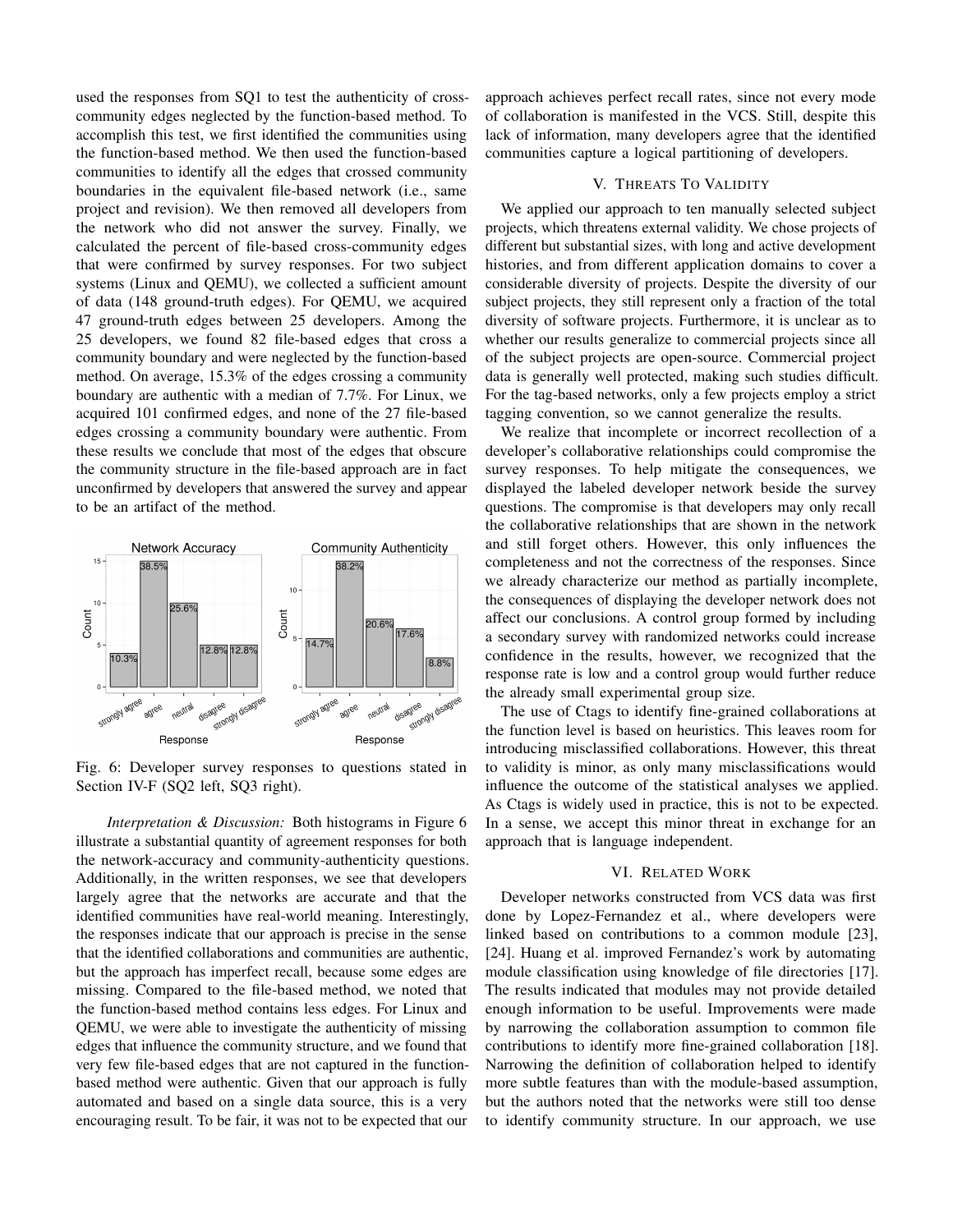an even finer-grained definition of collaboration to further reduce the density of the network, which enabled us to uncover community structures, in the first place. Previous work mostly applied metrics that do not produce rich visualizations, such as degree distributions or centrality plots, and no one has visualized community structure [24], [23], [17], [33], [26]. We are aware of one paper focusing on visualization of developer collaboration using a file-based approach, but communitydetection was not possible without edge filtering due to the extreme density of the developer networks [18].

Toral et al. applied social-network analysis to investigate participation inequality in the Linux mailing list that contributes to role separation between core and peripheral contributors [33]. Bird et al. investigated developer organization and community structure in the mailing list of four open-source projects and used modularity as the community-significance measure to confirm the existence of statistically significant communities [4]. Panichella et al. constructed developer networks based on mailing-list and issue-tracker data to identify developer teams and examine the driving forces behind splitting and merging teams during system evolution [30]. Our work differs by constructing networks from source-code contributions, instead of communication networks based on e-mail archives or issue trackers. Additionally, we apply our approach to a diverse set of projects and show that our findings have real-world significance.

Bird et al. examined the influence of code ownership on defect proneness at the component level of two commercial software products [3]. They operationalize ownership based on the percentage of commits to a component made by a single developer, however, in open-source projects component ownership is rarely dominated by a single individual [34]. Our work is complementary by supporting the identification of developer communities, which can be used to study ownership at the community level instead of the developer level.

Cataldo et al. examined the important concept of sociotechnical congruence and its impact on development productivity and software quality [8], [7]. Based on knowledge of work dependencies and technical dependencies, they identified coordination requirements. The "fit" between the actual coordination and required coordination was examined with the conjecture that high congruence is a desirable property. To establish the actual developer coordination, they used apriori knowledge of developer teams, manual investigation of communication logs, and modification requests. Our work contributes to their framework by providing a fully automated method to identify modes of coordination using only data from the VCS.

Previous work utilized the Linux tagging convention to construct a developer network consisting of people involved in reviewing, acknowledging, and testing commits [5]. We extended this work by proposing a method to extract similar information for projects that do not use the manual tagging convention, to automate the approach, and we validated it against the tag-based network for Linux.

Meneely et al. addressed the question of whether networks constructed from VCSs using the file-based approach captured real-world collaboration [26]. They concluded that the filebased networks were largely representative of developer perception, but that the networks suffered from errors in missing collaboration and also falsely suggesting collaboration. In contrast, our survey revealed that the more fine-grained approach mainly suffers from missing edges. Furthermore, we extended on the original questionnaire format by allowing the participants to observe the developer network directly, instead of only displaying a list of names.

#### VII. CONCLUSION

The ability to accurately capture collaborative relationships in large software projects is a valuable asset to project management, developer productivity, and software quality. Despite considerable advances, current methods fail to recognize finegrained organizational structures and prominent structural features that differentiate one software project from another, or they require developers to manually document their involvement in a collaboration.

We proposed a fine-grained and automatic approach to identify the community structure of a software project based on source-code structure and committer–author information obtained from VCSs. We used a set of statistically sound methods to identify and verify developer communities.

We evaluated our approach (in particular, the function-based method) on ten diverse open-source projects, with complex and active histories, from a variety of domains, written in various programming languages, and of different sizes. We found that the developers of these projects form statistically significant communities, and we were able to identify and visualize them automatically using our approach, which has not been accomplished in previous work.

From a survey of 53 open-source developers, we learned that most developers agree that the network accurately depicts reality and the developer communities have real-world meaning. Furthermore, we found that the predominant source of error was from missing collaborative links; the links that were identified are largely accurate. We were able to show that, while the finer-granularity of our approach inherently sacrifices some edges, only a small percentage of edges concealing the community structure in the file-based networks are authentic. Given the abstract nature of a human-centric concept, such as collaboration and community structure, and our fully automated method of detection, we find our results encouraging and supportive of the validity of our approach.

Since our analysis suite can process other types of sociotechnical data beyond VCSs, future work shall investigate approaches that integrate data from heterogeneous sources, including e-mail archives, wikis, and issue trackers.

#### ACKNOWLEDGMENT

We thank all participants of the online survey. This work has been supported by Siemens and the DFG grants AP 206/4, AP 206/5, and AP 206/6.